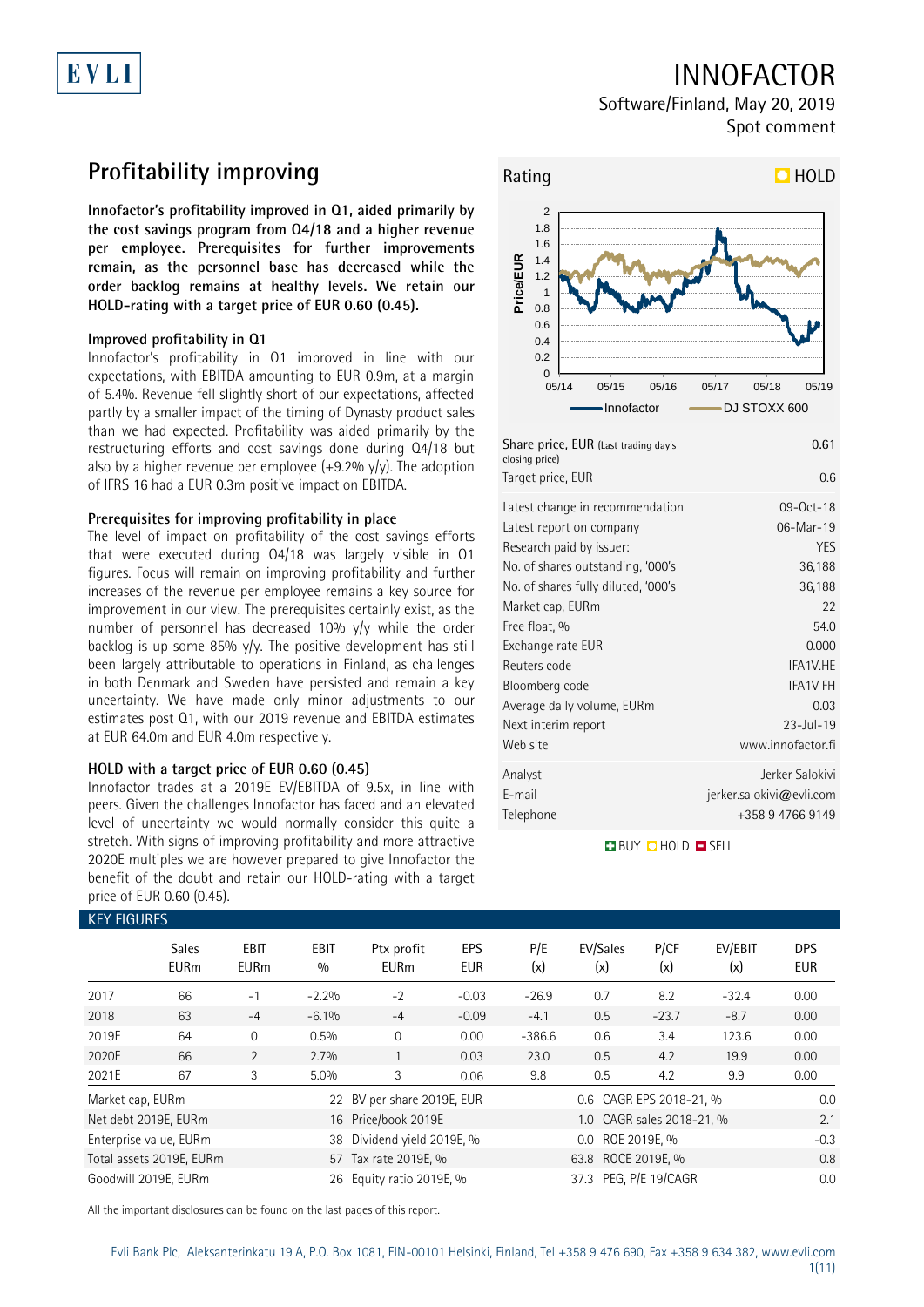Software/Finland, May 20, 2019 Spot comment

| Innofactor                          |          | 2017 01/'18 02/'18 |         |         |                         |                 |         |         | 03/'18 04/'18 2018 01/'19 02/'19E 03/'19E 04/'19E 2019E 2020E 2021E |         |        |         |         |
|-------------------------------------|----------|--------------------|---------|---------|-------------------------|-----------------|---------|---------|---------------------------------------------------------------------|---------|--------|---------|---------|
| Net sales                           | 65.7     | 16.5               | 17.0    | 13.8    | 15.9                    | 63.1            | 16.1    | 16.8    | 14.1                                                                | 17.0    | 64.0   | 65.6    | 67.3    |
| sales growth %                      | $10.1\%$ | $-4.5%$            | $-0.8%$ | $-2.5%$ |                         | $-7.3\% -3.8\%$ | $-2.0%$ | $-1.2%$ | 2.2%                                                                | 7.0%    | 1.4%   | 2.5%    | 2.5%    |
|                                     |          |                    |         |         |                         |                 |         |         |                                                                     |         |        |         |         |
| <b>EBITDA</b>                       | 1.3      | 0.3                | 0.0     | $-0.5$  | $-0.9$                  | $-1.0$          | 0.9     | 0.7     | 0.5                                                                 | 1.9     | 4.0    | 5.5     | 5.9     |
| <b>EBITDA</b> margin                | 2.0%     | $2.1\%$            | 0.2%    | $-3.6%$ | $-5.7\%$                | $-1.6%$         | 5.4%    | 4.2%    | 3.6%                                                                | 11.2%   | 6.2%   | $8.5\%$ | $8.7\%$ |
| Acquisition related depreciation    | $-2.0$   | $-0.5$             | $-0.5$  | $-0.5$  | $-0.5$                  | $-2.0$          | $-0.5$  | $-0.5$  | $-0.5$                                                              | $-0.5$  | $-2.0$ | $-2.0$  | $-0.7$  |
| EB IT                               | $-1.5$   | $-0.4$             | $-0.6$  | $-1.2$  | $-1.7$                  | $-3.9$          | $-0.1$  | $-0.2$  | $-0.4$                                                              | 1.0     | 0.3    | 1.8     | 3.4     |
| <b>EBIT</b> margin                  | 1.4%     | $-2.2%$            | $-3.7%$ |         | $-8.6\% -10.7\% -6.1\%$ |                 | $-0.5%$ | $-0.4%$ | $-0.5%$                                                             | $-0.4%$ | 0.5%   | 2.7%    | $5.0\%$ |
|                                     |          |                    |         |         |                         |                 |         |         |                                                                     |         |        |         |         |
| Adj. EBIT (excl. acquisition depr.) | 0.6      | 0.1                | $-0.1$  | $-0.7$  | $-1.2$                  | $-1.8$          | 0.4     | 0.3     | 0.1                                                                 | 1.5     | 2.3    | 3.8     | 4.1     |
| Adj. EBIT margin                    | 0.9%     | 0.9%               | $-0.7%$ | $-4.9%$ | $-7.5\%$                | $-2.9\%$        | 2.6%    | 1.8%    | 0.8%                                                                | 8.9%    | 3.7%   | 5.8%    | $6.0\%$ |

|                                       | <b>MCAP</b>       |        | EV/EBIT |       |       | EV/EBITDA |        |       | P/E   |        |
|---------------------------------------|-------------------|--------|---------|-------|-------|-----------|--------|-------|-------|--------|
| <b>INNOFACTOR PEER GROUP</b>          | <b>MEUR</b>       | 19E    | 20E     | 21E   | 19E   | 20E       | 21E    | 19E   | 20E   | 21E    |
| Tieto                                 | 1927              | 12.7x  | 11.7x   | 11.1x | 8.2x  | 7.9x      | 7.7x   | 14.0x | 13.3x | 12.8x  |
| Atea                                  | 1336              | 16.0x  | 13.5x   | 11.8x | 9.8x  | 8.8x      | 8.0x   | 19.1x | 16.0x | 14.1x  |
| Knowit                                | 383               | 12.3x  | 11.5x   | 10.8x | 10.5x | 9.9x      | 9.4x   | 15.7x | 14.6x | 13.7x  |
| <b>HiQ</b>                            | 262               | 11.5x  | 10.7x   | 10.1x | 9.9x  | 9.4x      | 9.0x   | 16.4x | 15.1x | 14.2x  |
| Bouvet                                | 324               | 13.1x  | 12.2x   | 11.0x | 10.7x | 10.0x     | 8.8x   | 18.2x | 17.0x | 15.4x  |
| Enea                                  | 271               | 15.3x  | 14.2x   | 13.0x | 12.3x | 11.4x     | 11.0x  | 18.5x | 16.8x | 14.5x  |
| Gofore                                | 110               | 10.6x  | 9.2x    | 8.6x  | 9.4x  | 8.2x      | 7.8x   | 14.9x | 12.9x | 11.4x  |
| Digia                                 | 81                | 10.3x  | 8.7x    | 8.0x  | 7.1x  | 6.1x      | 5.7x   | 11.7x | 9.8x  | 8.9x   |
| lSiili Solutions                      | 62                | 10.6x  | 8.3x    | 7.2x  | 8.3x  | 6.8x      | 6.1x   | 12.9x | 10.1x | 8.9x   |
| Solteg                                | 27                | 11.5x  | 10.8x   | 9.8x  | 6.4x  | 5.8x      | 5.4x   | 12.8x | 10.8x | 8.8x   |
| Peer Group Average                    | 478               | 12.4x  | 11.1x   | 10.1x | 9.3x  | 8.4x      | 7.9x   | 15.4x | 13.6x | 12.3x  |
| Peer Group Median                     | 267               | 11.9x  | 11.1x   | 10.5x | 9.6x  | 8.5x      | 7.9x   | 15.3x | 13.9x | 13.3x  |
| Innofactor (Evli est.)                | $22 \overline{ }$ | 123.1x | 19.8x   | 9.8x  | 9.5x  | 6.4x      | 5.7x   | Neg.  | 22.9x | 9.7x   |
| Innofactor prem./disc. to peer median |                   | >100%  | 78%     | $-6%$ | $-1%$ | $-24%$    | $-28%$ |       | 64%   | $-27%$ |

Source Bloomberg, Evli Research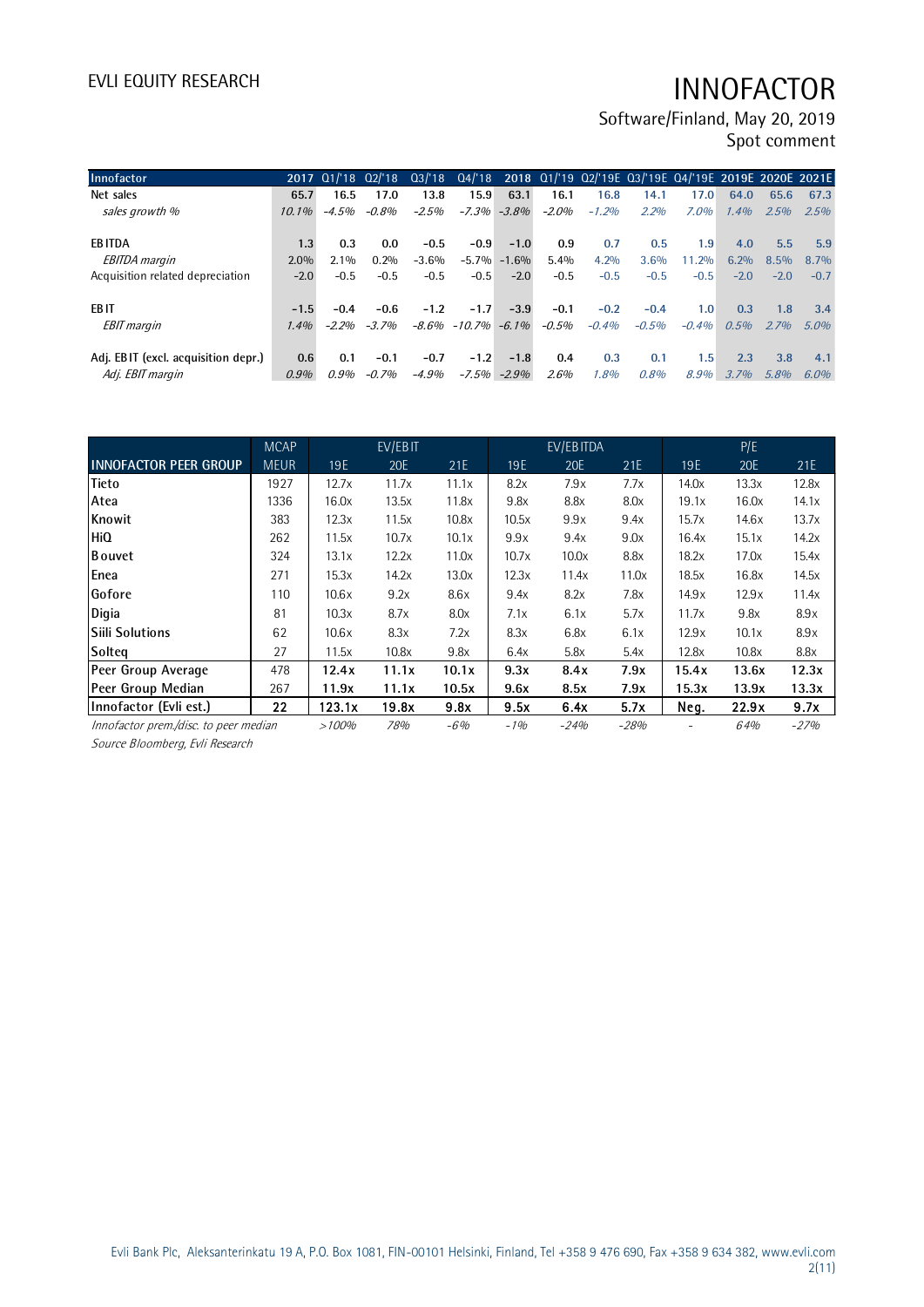| VALUATION RESULTS        | <b>BASE CASE DETAILS</b>   | <b>VALUATION ASSUMPTIONS</b> | ASSUMPTIONS FOR WACC           |      |
|--------------------------|----------------------------|------------------------------|--------------------------------|------|
| Current share price      | 0.61 PV of Free Cash Flow  | 22 Long-term growth, %       | 2.0 Risk-free interest rate, % | 2.25 |
| DCF share value          | 0.74 PV of Horizon value   | 25 WACC, %                   | 8.4 Market risk premium, %     | 5.8  |
| Share price potential, % | 20.8 Unconsolidated equity | 0 Spread, %                  | 0.5 Debt risk premium, %       | 2.8  |
| Maximum value            | 0.8 Marketable securities  | 0 Minimum WACC, %            | 7.9 Equity beta coefficient    | 1.00 |
| Minimum value            | 0.6 Debt - dividend        | -21 Maximum WACC, %          | 8.9 Target debt ratio, %       | 20   |
| Horizon value, %         | 52.8 Value of stock        | 27 Nr of shares, Mn          | 36.2 Effective tax rate, %     | 20   |

| DCF valuation, EURm         | 2018   | 2019E        | 2020E    | 2021E          | 2022E          | 2023E          | 2024E          | 2025E          | 2026E          | 2027E          | 2028E          | Horizon |
|-----------------------------|--------|--------------|----------|----------------|----------------|----------------|----------------|----------------|----------------|----------------|----------------|---------|
| Net sales                   | 63     | 64           | 66       | 67             | 69             | 71             | 72             | 74             | 76             | 78             | 80             | 81      |
| Sales growth, %             | $-3.8$ | 1.4          | 2.5      | 2.5            | 2.5            | 2.5            | 2.5            | 2.5            | 2.5            | 2.5            | 2.0            | 2.0     |
| Operating income (EBIT)     | $-4$   | $\mathbf{0}$ | 2        | 3              | 4              | 4              | 4              | 4              | 4              | 4              | 4              |         |
| EBIT margin, %              | $-6.1$ | 0.5          | 2.7      | 5.0            | 5.3            | 5.3            | 5.3            | 5.3            | 5.3            | 5.3            | 5.3            | 5.3     |
| + Depreciation+amort.       |        | 4            | 4        | 2              | 2              |                | 2              |                |                |                |                |         |
| - Income taxes              |        |              | $\Omega$ | $-1$           | $-1$           | $-1$           | $-1$           | - 1            | - 1            | - 1            | Ξ.             |         |
| - Change in NWC             |        |              | $\Omega$ |                | $\Omega$       | $\Omega$       |                | 0              |                |                |                |         |
| NWC / Sales, %              | $-1.2$ | $-5.1$       | $-5.1$   | $-5.1$         | $-5.1$         | $-5.1$         | $-5.1$         | $-5.1$         | $-5.1$         | $-5.1$         | $-5.1$         |         |
| + Change in other liabs     | 0      | 0            | $\Omega$ |                | 0              | $\Omega$       | $\Omega$       | 0              | $\Omega$       | 0              |                |         |
| - Capital Expenditure       | $-6$   | $-2$         | $-2$     | $-2$           | $-2$           | $-2$           | $-2$           | $-3$           | $-3$           | $-3$           | $-3$           | $-3$    |
| Investments / Sales, %      | 9.7    | 2.8          | 3.4      | 3.4            | 3.4            | 3.4            | 3.4            | 3.4            | 3.4            | 3.4            | 3.4            | 3.4     |
| - Other items               | 0      | 0            | 0        | 0              | 0              | $\Omega$       | 0              | 0              | 0              | 0              | 0              |         |
| $=$ Unlevered Free CF (FCF) | $-7$   | 5            | 3        | 3              | 3              | 3              | 3              | 3              | 3              | 3              | 3              | 54      |
| = Discounted FCF (DFCF)     |        | 4            | 3        | $\overline{2}$ | $\overline{2}$ | $\overline{2}$ | $\overline{2}$ | $\overline{2}$ | $\overline{2}$ | $\overline{2}$ | 2              | 25      |
|                             |        |              |          |                |                |                |                |                |                |                |                |         |
| = DFCF min WACC             |        | 4            | 3        | $\mathcal{P}$  | 2              | 2              | $\overline{2}$ | $\overline{2}$ | $\overline{2}$ | $\overline{2}$ | $\overline{2}$ | 28      |
| $=$ DFCF max WACC           |        | 4            | 3        | $\overline{2}$ | 2              | 2              | $\overline{2}$ | $\overline{2}$ | 2              | $\overline{2}$ |                | 22      |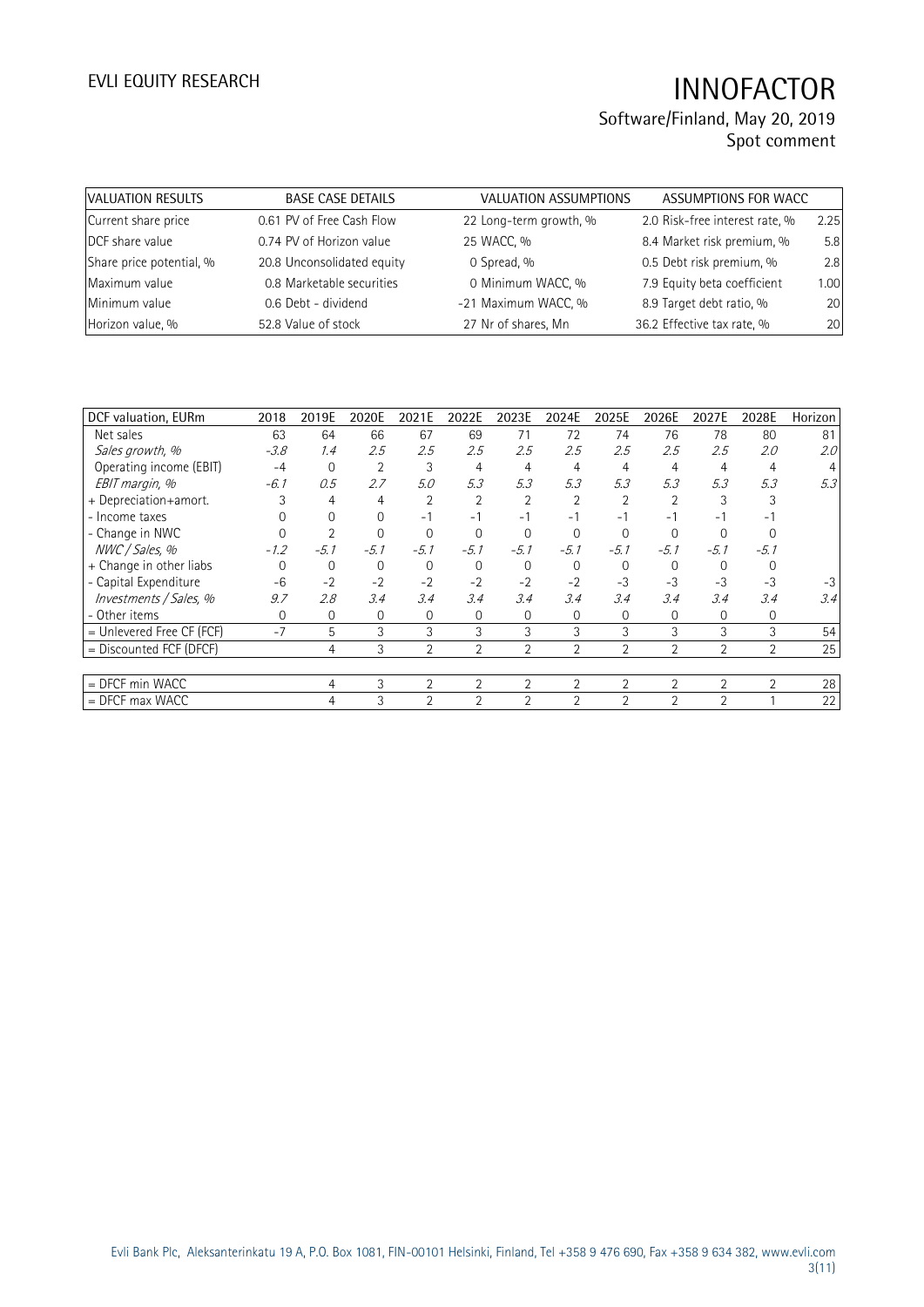| INTERIM FIGURES                      |             |             |              |             |          |              |             |             |                |                |                |                |
|--------------------------------------|-------------|-------------|--------------|-------------|----------|--------------|-------------|-------------|----------------|----------------|----------------|----------------|
| EVLI ESTIMATES, EURm                 | 201801      | 201802      | 201803       | 201804      | 2018     | 2019Q1       | 2019Q2E     | 2019Q3E     | 2019Q4E        | 2019E          | 2020E          | 2021E          |
| Net sales                            | 16          | 17          | 14           | 16          | 63       | 16           | 17          | 14          | 17             | 64             | 66             | 67             |
| EBITDA                               | 0           | $\Omega$    | $\mathbf 0$  | $-1$        | $-1$     |              |             | 1           | $\overline{2}$ | $\overline{4}$ | 6              | 6              |
| EBITDA margin (%)                    | 2.1         | 0.2         | $-3.6$       | $-5.7$      | $-1.6$   | 5.4          | 4.2         | 3.6         | 11.2           | 6.2            | 8.5            | 8.7            |
| EBIT                                 | $\mathbf 0$ | $-1$        | $-1$         | $-2$        | $-4$     | $\Omega$     | 0           | 0           | $\mathbf{1}$   | $\Omega$       | 2              | 3              |
| EBIT margin (%)                      | $-2.2$      | $-3.7$      | $-8.6$       | $-10.7$     | $-6.1$   | $-0.6$       | $-1.2$      | $-2.8$      | 5.9            | 0.5            | 2.7            | 5.0            |
| Net financial items                  | $\mathbf 0$ | $\mathbf 0$ | $\mathbf{0}$ | 0           | $\Omega$ | $\mathbf{0}$ | 0           | 0           | $\Omega$       | $\Omega$       | $-1$           | $-1$           |
| Pre-tax profit                       | 0           | $-1$        | $-1$         | $-1$        | $-4$     | 0            | 0           | $-1$        |                | $\mathbf{0}$   |                | 3              |
| Tax                                  | $\Omega$    | $\Omega$    | $\Omega$     | $\mathbf 0$ |          | $\Omega$     | $\Omega$    | $\Omega$    | $\Omega$       | $\Omega$       | $\mathbf{0}$   | $-1$           |
| Tax rate (%)                         | 19.9        | 20.1        | 20.0         | 9.7         | 16.4     | 55.3         | 21.0        | 21.0        | 21.0           | 63.8           | 21.0           | 21.0           |
| Net profit                           | $\mathbf 0$ | $-1$        | $-1$         | $-1$        | $-3$     | $\mathbf 0$  | $\mathbf 0$ | $\mathbf 0$ | $\overline{1}$ | $\mathbf{0}$   | $\overline{1}$ | $\overline{2}$ |
| EPS                                  | $-0.01$     | $-0.02$     | $-0.03$      | $-0.03$     | $-0.09$  | 0.00         | $-0.01$     | $-0.01$     | 0.02           | 0.00           | 0.03           | 0.06           |
| EPS adjusted (diluted no. of shares) | $-0.01$     | $-0.02$     | $-0.03$      | $-0.03$     | $-0.09$  | 0.00         | $-0.01$     | $-0.01$     | 0.02           | 0.00           | 0.03           | 0.06           |
| Dividend per share                   | 0.00        | 0.00        | 0.00         | 0.00        | 0.00     | 0.00         | 0.00        | 0.00        | 0.00           | 0.00           | 0.00           | 0.00           |
| SALES, EURm                          |             |             |              |             |          |              |             |             |                |                |                |                |
| Innofactor                           | 16          | 17          | 14           | 16          | 63       | 16           | 17          | 14          | 17             | 64             | 66             | 67             |
| Total                                | 16          | 17          | 14           | 16          | 63       | 16           | 17          | 14          | 17             | 64             | 66             | 67             |
| SALES GROWTH, Y/Y %                  |             |             |              |             |          |              |             |             |                |                |                |                |
| Innofactor                           | $-4.5$      | $-0.8$      | $-2.5$       | $-7.3$      | $-3.8$   | $-2.0$       | $-1.2$      | 2.2         | 7.0            | 1.4            | 2.5            | 2.5            |
| Total                                | $-4.5$      | $-0.8$      | $-2.5$       | $-7.3$      | $-3.8$   | $-2.0$       | $-1.2$      | 2.2         | 7.0            | 1.4            | 2.5            | 2.5            |
| EBIT, EURm                           |             |             |              |             |          |              |             |             |                |                |                |                |
| Innofactor                           | $\mathbf 0$ | $-1$        | $-1$         | $-2$        | $-4$     | $\mathbf{0}$ | $\mathbf 0$ | $\mathbf 0$ |                | $\mathbf{0}$   | $\overline{2}$ | 3              |
| Total                                | $\Omega$    | $-1$        | $-1$         | $-2$        | $-4$     | $\Omega$     | $\Omega$    | $\mathbf 0$ |                | $\mathbf{0}$   | $\overline{2}$ | $\mathfrak{Z}$ |
| EBIT margin, %                       |             |             |              |             |          |              |             |             |                |                |                |                |
| Innofactor                           | $-2.2$      | $-3.7$      | $-8.6$       | $-10.7$     | $-6.1$   | $-0.6$       | $-1.2$      | $-2.8$      | 5.9            | 0.5            | 2.7            | 5.0            |
| Total                                | $-2.2$      | $-3.7$      | $-8.6$       | $-10.7$     | $-6.1$   | $-0.6$       | $-1.2$      | $-2.8$      | 5.9            | 0.5            | 2.7            | 5.0            |
|                                      |             |             |              |             |          |              |             |             |                |                |                |                |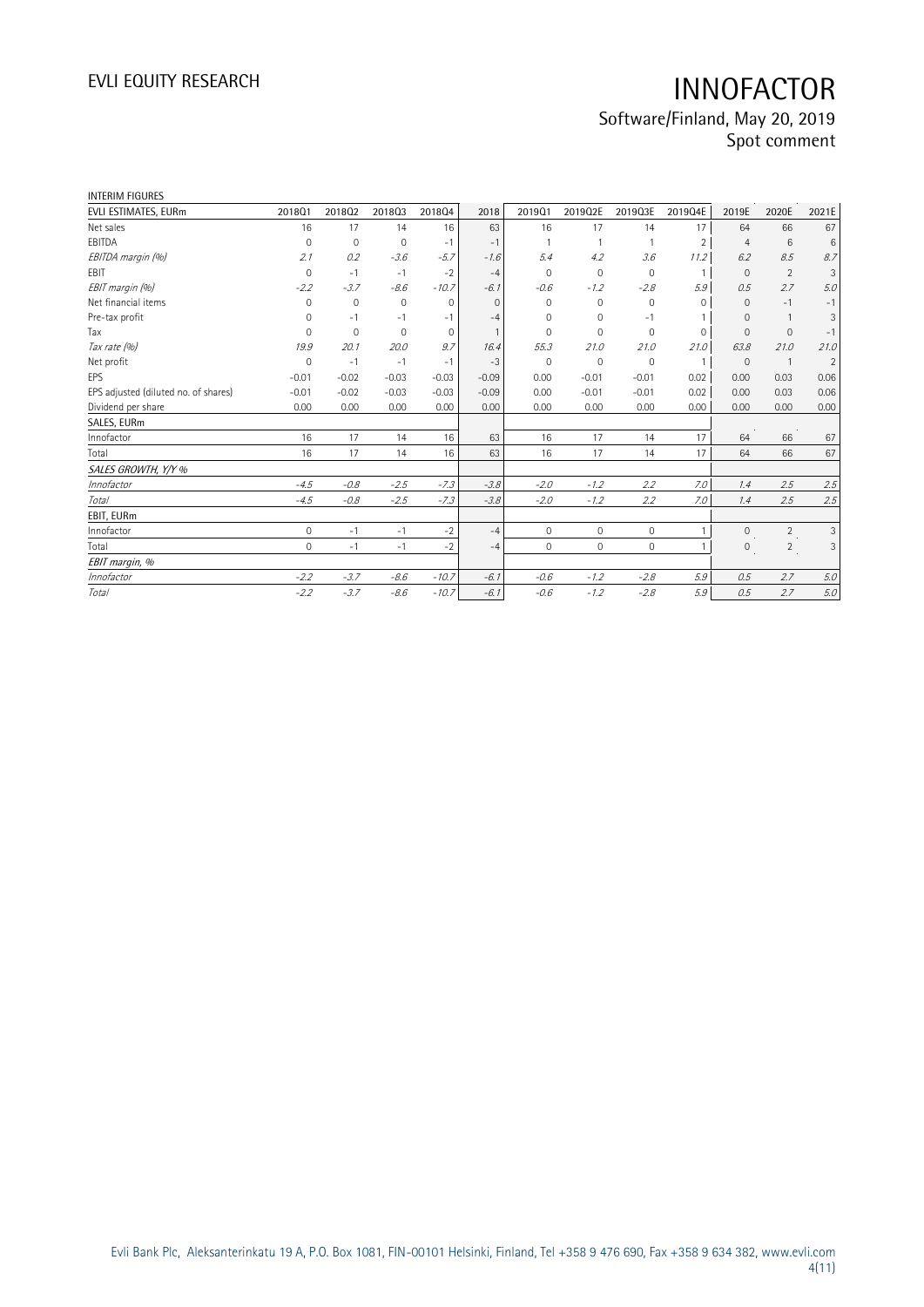| INCOME STATEMENT, EURm                   | 2014           | 2015                | 2016                | 2017           | 2018           | 2019E                                                    | 2020E                     | 2021E                      |
|------------------------------------------|----------------|---------------------|---------------------|----------------|----------------|----------------------------------------------------------|---------------------------|----------------------------|
| Sales                                    | 44             | 44                  | 60                  | 66             | 63             | 64                                                       | 66                        | 67                         |
| Sales growth (%)                         | 34.1           | 1.4                 | 34.1                | 10.1           | $-3.8$         | 1.4                                                      | 2.5                       | 2.5                        |
| Costs                                    | $-40$          | $-41$               | $-55$               | $-64$          | $-64$          | $-60$                                                    | $-60$                     | $-61$                      |
| Reported EBITDA                          | $\overline{4}$ | 4                   | 5                   | $\overline{1}$ | $-1$           | $\overline{4}$                                           | 6                         | 6                          |
| Extraordinary items in EBITDA            | $\mathbf 0$    | $\mathbf 0$         | $\circ$             | $\mathbf 0$    | $\mathbf 0$    | $\mathsf{O}\xspace$                                      | $\mathbf 0$               | $\mathbf 0$                |
| EBITDA margin (%)                        | 8.7            | 8.3                 | 8.1                 | 2.0            | $-1.6$         | 6.2                                                      | 8.5                       | 8.7                        |
| Depreciation                             | $-1$           | $-1$                | $-2$                | -3             | $-3$           | $-4$                                                     | $-4$                      | $-2$                       |
| EBITA                                    | $\sqrt{2}$     | 3                   | $\overline{2}$      | $-1$           | $-4$           | $\mathsf{O}\xspace$                                      | $\sqrt{2}$                | 3                          |
| Goodwill amortization / writedown        | $\mathbf 0$    | 0                   | $\mathsf{O}\xspace$ | $\mathbf 0$    | $\mathbf 0$    | 0                                                        | $\mathbf 0$               | $\mathbf 0$                |
| Reported EBIT                            | $\overline{2}$ | 3                   | $\overline{2}$      | $-1$           | $-4$           | 0                                                        | $\overline{2}$            | 3                          |
| EBIT margin (%)                          | 5.5            | 5.7                 | 3.9                 | $-2.2$         | $-6.1$         | 0.5                                                      | 2.7                       | 5.0                        |
| Net financials                           | $\mathbf 0$    | $-1$                | $\mathbf 0$         | $\mathbf 0$    | $\mathbf 0$    | $\mathsf{O}\xspace$                                      | $-1$                      | $-1$                       |
| Pre-tax profit                           | $\sqrt{2}$     | $\overline{2}$      | $\overline{2}$      | $-2$           | $-4$           | 0                                                        | $\mathbf{1}$              | 3                          |
| Extraordinary items                      | $\mathbf 0$    | 0                   | 0                   | $\mathbf 0$    | $\mathbf 0$    | 0                                                        | $\mathbf 0$               | $\mathbf 0$                |
| Taxes                                    | $\mathbf 0$    | 0                   | 0                   | $\mathbf 0$    | 1              | 0                                                        | $\mathbf 0$               | $-1$                       |
| Minority shares                          | $\mathbf 0$    | 0                   | 0                   | $\mathbf 0$    | 0              | 0                                                        | $\mathbf 0$               | $\mathsf{O}\xspace$        |
| Net profit                               | $\mathbf{1}$   | $\mathbf{1}$        | $\mathbf{1}$        | $-1$           | $-3$           | 0                                                        | $\mathbf{1}$              | $\overline{2}$             |
| <b>BALANCE SHEET, EURm</b>               |                |                     |                     |                |                |                                                          |                           |                            |
| Assets                                   |                |                     |                     |                |                |                                                          |                           |                            |
| Fixed assets                             | $\overline{4}$ | 4                   | 10                  | 8              | 12             | 10                                                       | 9                         | 9                          |
| % of sales                               | 9              | 8                   | 16                  | 13             | $19$           | 16                                                       | 13                        | 13                         |
| Goodwill                                 | 20             | 20                  | 28                  | 26             | 26             | 26                                                       | 26                        | 26                         |
| % of sales                               | 45             | 44                  | 46                  | 40             | 41             | 41                                                       | 40                        | 39                         |
| Inventory                                | $\mathbf 0$    | $\mathbf 0$         | $\mathsf{O}\xspace$ | $\mathbf 0$    | $\mathbf 0$    | $\mathbb O$                                              | $\mathbf 0$               | $\mathbf 0$                |
| % of sales                               | 0              | 0                   | 0                   | 0              | 0              | 0                                                        | 0                         | 0                          |
| Receivables                              | 16             | 13                  | 19                  | 17             | 13             | 13                                                       | 14                        | 14                         |
| % of sales                               | 36             | 30                  | 33                  | 26             | 21             | 21                                                       | 21                        | 21                         |
| Liquid funds                             | $\mathbf{1}$   | 1                   | $\mathbf{1}$        | $\mathbf{1}$   | $\mathbb O$    | $\sqrt{2}$                                               | $\overline{2}$            | $\overline{2}$             |
| % of sales                               | $\overline{2}$ | $\sqrt{2}$          | $\mathfrak z$       | $\mathcal I$   | 0              | $\mathcal{J}% _{G}(\theta)\equiv\mathcal{J}_{G}(\theta)$ | 3                         | $\ensuremath{\mathcal{S}}$ |
| Total assets                             | 48             | 44                  | 64                  | 58             | 57             | 57                                                       | 56                        | 56                         |
| Liabilities                              |                |                     |                     |                |                |                                                          |                           |                            |
| Equity                                   | 20             | 21                  | 23                  | 25             | 21             | 21                                                       | 22                        | 24                         |
| % of sales                               | 45             | $48\,$              | 38                  | 38             | 34             | 33                                                       | 34                        | 36                         |
| Deferred taxes                           | $\mathbf{1}$   | 1                   | $\overline{2}$      | $\overline{2}$ | $\mathbf{1}$   | $\mathbf{1}$                                             | $\mathbf{1}$              | $\mathbf{1}$               |
| % of sales                               | $\overline{2}$ | $\sqrt{2}$          | $\overline{4}$      | $\mathcal{I}$  | $\overline{2}$ | $\overline{2}$                                           | $\mathfrak z$             | $\overline{2}$             |
| Interest bearing debt                    | 14             | 12                  | 17                  | 14             | 21             | 18                                                       | 16                        | 13                         |
| % of sales                               | 32             | 28                  | 28                  | 22             | 33             | 28                                                       | 24                        | 20                         |
| Non-interest bearing current liabilities | 13             | 9                   | 22                  | 17             | 14             | 17                                                       | 17                        | 17                         |
| % of sales                               | 31             | 21                  | 37                  | 27             | 22             | 26                                                       | 26                        | 26                         |
| Other interest free debt                 | $\mathbf 0$    | $\mathsf{O}\xspace$ | $\mathbf 0$         | $\mathbb O$    | $\mathbf 0$    | $\mathbb O$                                              | $\mathbf 0$               | $\mathsf{O}\xspace$        |
| % of sales                               | 0              | 0                   | 0                   | $\mathcal O$   | 0              | $\mathcal O$                                             | 0                         | 0                          |
| Total liabilities                        | 48             | 44                  | 64                  | 58             | 57             | 57                                                       | 56                        | 56                         |
| CASH FLOW, EURm                          |                |                     |                     |                |                |                                                          |                           |                            |
| + EBITDA                                 | $\overline{4}$ | $\overline{4}$      | 5                   | $\overline{1}$ | $-1$           | $\overline{4}$                                           | 6                         | $\,6$                      |
| - Net financial items                    | $\mathbf 0$    | $-1$                | $\circ$             | $\mathbf 0$    | $\mathbf 0$    | $\mathsf{O}\xspace$                                      | $-1$                      | $-1$                       |
| - Taxes                                  | 0              | 0                   | 2                   | 0              | 0              | 0                                                        | 0                         | $-1$                       |
| - Increase in Net Working Capital        | $-1$           | $\mathbf{1}$        | $-1$                | $\overline{2}$ | 0              | $\overline{2}$                                           | $\mathbf 0$               | $\mathsf{O}\xspace$        |
| $+/-$ Other                              | $\mathbf 0$    | 0                   | $-2$                | $\mathbf{1}$   | $\mathbf 0$    | $\mathsf{O}\xspace$                                      | $\mathbf 0$               | $\mathbf 0$                |
| = Cash flow from operations              | $\overline{2}$ | $\overline{4}$      | 3                   | $\overline{4}$ | $-1$           | 6                                                        | 5                         | 5                          |
| - Capex                                  | -1             | 0                   | $-1$                | $-2$           | -6             | $-2$                                                     | $-2$                      | $-2$                       |
| - Acquisitions                           | $\mathbb O$    | $-2$                | -6                  | $\mathbf 0$    | $\mathbb O$    | $\mathbb O$                                              | $\mathbb O$               | $\mathbf 0$                |
| + Divestments                            | $\mathbf 0$    | $\mathbf 0$         | $\mathsf{O}\xspace$ | $\mathbf 0$    | $\mathbf 0$    | 0                                                        | $\mathbf 0$               | $\mathbf 0$                |
| = Net cash flow                          | $\overline{2}$ | $\sqrt{2}$          | $-4$                | $\overline{2}$ | -6             | 4                                                        | $\ensuremath{\mathsf{3}}$ | 3                          |
| +/- Change in interest-bearing debt      | -1             | $-1$                | 4                   | $-2$           | 7              | $-3$                                                     | $-2$                      | $-2$                       |
| +/- New issues/buybacks                  | $\overline{2}$ | 1                   | $\mathsf{O}\xspace$ | $\overline{4}$ | 0              | $\mathsf{O}\xspace$                                      | $\mathbf 0$               | $\mathbf 0$                |
| - Paid dividend                          | $\mathbf 0$    | $\mathbf 0$         | $\circ$             | $\mathbf 0$    | 0              | $\mathsf{O}\xspace$                                      | $\mathbf 0$               | $\mathbf 0$                |
| +/- Change in loan receivables           | $\mathbf 0$    | 0                   | $\mathbf{1}$        | $\overline{2}$ | 0              | 0                                                        | $\mathbb O$               | $\mathsf{O}\xspace$        |
| Change in cash                           | $\overline{2}$ | $\mathbf{1}$        | $\mathbf{1}$        | 5              | $\mathbf 0$    | $\mathbf{1}$                                             | $\mathbf 0$               | 0                          |
|                                          |                |                     |                     |                |                |                                                          |                           |                            |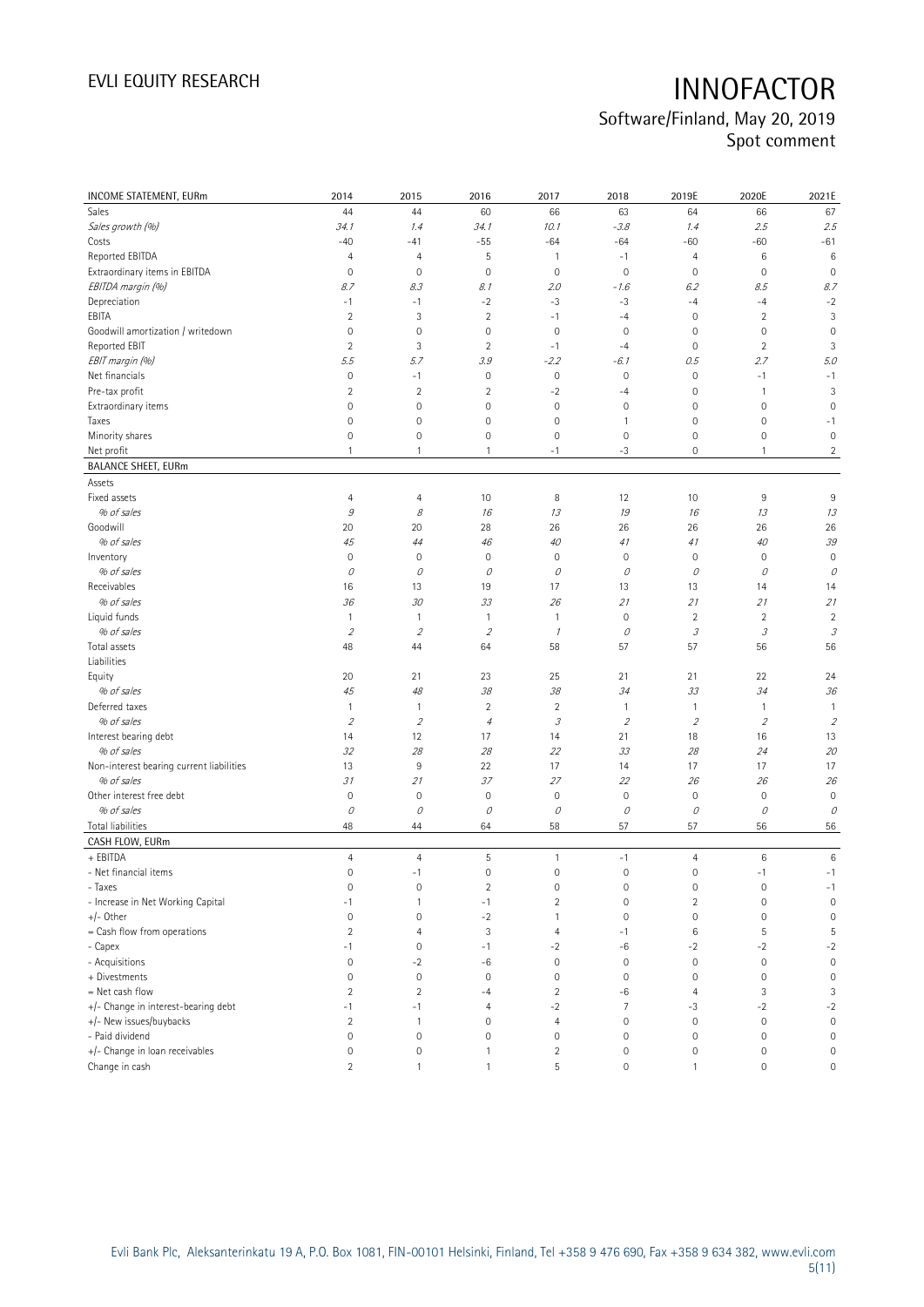| <b>KEY FIGURES</b>                  | 2015           | 2016           | 2017         | 2018     | 2019E               | 2020E          | 2021E        |
|-------------------------------------|----------------|----------------|--------------|----------|---------------------|----------------|--------------|
| M-cap                               | 33             | 38             | 34           | 13       | 22                  | 22             | 22           |
| Net debt                            | 12             | 16             | 13           | 21       | 16                  | 14             | 11           |
| Enterprise value                    | 44             | 54             | 47           | 34       | 38                  | 36             | 33           |
| Sales                               | 44             | 60             | 66           | 63       | 64                  | 66             | 67           |
| EBITDA                              | $\overline{4}$ | 5              | $\mathbf{1}$ | $-1$     | $\overline{4}$      | 6              | $\,6$        |
| EBIT                                | $\mathbf{3}$   | $\overline{2}$ | $-1$         | $-4$     | $\mathbb O$         | $\overline{2}$ | $\sqrt{3}$   |
| Pre-tax                             | $\overline{2}$ | $\overline{2}$ | $-2$         | $-4$     | $\mathsf{O}\xspace$ | 1              | $\mathbf{3}$ |
| Earnings                            | $\overline{1}$ | $\mathbf{1}$   | $-1$         | $-3$     | $\mathbb O$         | $\mathbf{1}$   | $\sqrt{2}$   |
| Book value                          | 21             | 23             | 25           | 21       | 21                  | 22             | 24           |
| Valuation multiples                 |                |                |              |          |                     |                |              |
| EV/sales                            | 1.0            | 0.9            | 0.7          | 0.5      | 0.6                 | 0.5            | 0.5          |
| EV/EBITDA                           | 12.0           | 11.2           | 36.2         | $-32.6$  | 9.6                 | 6.4            | 5.7          |
| EV/EBITA                            | 17.4           | 23.3           | $-32.4$      | $-8.7$   | 123.6               | 19.9           | 9.9          |
| EV/EBIT                             | 17.4           | 23.3           | $-32.4$      | $-8.7$   | 123.6               | 19.9           | 9.9          |
| EV/operating cash flow              | 11.3           | 15.8           | 11.4         | $-61.1$  | 5.9                 | 6.8            | 6.4          |
| EV/cash earnings                    | 14.0           | 8.5            | 39.8         | $-36.7$  | 10.5                | 7.6            | 7.0          |
| P/E                                 | 26.0           | 25.8           | $-26.9$      | $-4.1$   | $-386.6$            | 23.0           | 9.8          |
| P/E excl. goodwill                  | 26.0           | 25.8           | $-26.9$      | $-4.1$   | $-386.6$            | 23.0           | 9.8          |
| P/B                                 | 1.5            | 1.7            | 1.4          | 0.6      | 1.0                 | 1.0            | 0.9          |
| P/sales                             | 0.7            | 0.6            | 0.5          | 0.2      | 0.3                 | 0.3            | 0.3          |
| P/CF                                | 8.3            | 11.2           | 8.2          | $-23.7$  | 3.4                 | 4.2            | 4.2          |
| Target EV/EBIT                      | 0.0            | O.O            | 0.0          | 0.0      | 122.4               | 19.7           | 9.8          |
| Target P/E                          | 0.0            | 0.0            | 0.0          | 0.0      | $-380.3$            | 22.6           | 9.6          |
| Target P/B                          | 0.0            | 0.0            | 0.0          | 0.0      | 1.0                 | 1.0            | $0.9\,$      |
| Per share measures                  |                |                |              |          |                     |                |              |
| Number of shares                    | 33,454         | 33,454         | 36,188       | 36,188   | 36,188              | 36,188         | 36,188       |
| Number of shares (diluted)          | 33,454         | 33,454         | 36,188       | 36,188   | 36,188              | 36,188         | 36,188       |
| EPS                                 | 0.04           | 0.04           | $-0.03$      | $-0.09$  | 0.00                | 0.03           | 0.06         |
| EPS excl. goodwill                  | 0.04           | 0.04           | $-0.03$      | $-0.09$  | 0.00                | 0.03           | 0.06         |
| Cash EPS                            | 0.10           | 0.19           | 0.03         | $-0.03$  | 0.10                | 0.13           | 0.13         |
| Operating cash flow per share       | 0.12           | 0.10           | 0.12         | $-0.02$  | 0.18                | 0.15           | 0.14         |
| Capital employed per share          | 0.98           | 1.14           | 1.05         | 1.16     | 1.04                | 0.99           | 0.98         |
| Book value per share                | 0.64           | 0.67           | 0.68         | 0.59     | 0.59                | 0.61           | 0.68         |
| Book value excl. goodwill           | 0.05           | $-0.16$        | $-0.05$      | $-0.13$  | $-0.13$             | $-0.11$        | $-0.05$      |
| Dividend per share                  | 0.00           | 0.00           | 0.00         | 0.00     | 0.00                | 0.00           | 0.00         |
| Dividend payout ratio, %            | 0.0            | 0.0            | 0.0          | 0.0      | 0.0                 | 0.0            | 0.0          |
| Dividend yield, %                   | 0.0            | 0.0            | 0.0          | 0.0      | 0.0                 | 0.0            | 0.0          |
| Efficiency measures                 |                |                |              |          |                     |                |              |
| ROE                                 | 6.2            | 6.8            | $-5.3$       | $-13.8$  | $-0.3$              | 4.4            | 9.7          |
| ROCE                                | 7.6            | 6.4            | $-3.7$       | $-9.5$   | 0.8                 | 4.7            | 8.9          |
| Financial ratios                    |                |                |              |          |                     |                |              |
| Capex/sales, %                      | 4.9            | 12.3           | 2.6          | 9.7      | 2.8                 | 3.4            | 3.4          |
| Capex/depreciation excl. goodwill,% | 185.9          | $-31.5$        | 107.6        | 225.9    | 48.8                | 60.2           | 92.7         |
| Net debt/EBITDA, book-weighted      | 3.1            | 3.3            | 10.2         | $-20.0$  | 4.1                 | 2.5            | 1.9          |
| Debt/equity, market-weighted        | 0.4            | 0.4            | 0.4          | 1.6      | 0.8                 | 0.7            | 0.6          |
| Equity ratio, book-weighted         | 48.5           | 35.4           | 42.5         | 37.2     | 37.3                | 39.6           | 43.4         |
| Gearing                             | 0.54           | 0.70           | 0.54         | 0.97     | 0.76                | 0.62           | 0.46         |
| Number of employees, average        | 409            | 591            | 601          | 550      | 550                 | 550            | 550          |
| Sales per employee, EUR             | 108,685        | 100,873        | 109,261      | 114,807  | 116,412             | 119,322        | 122,305      |
| EBIT per employee, EUR              | 6,218          | 3,946          | $-2,431$     | $-7,040$ | 564                 | 3,273          | 6,115        |
|                                     |                |                |              |          |                     |                |              |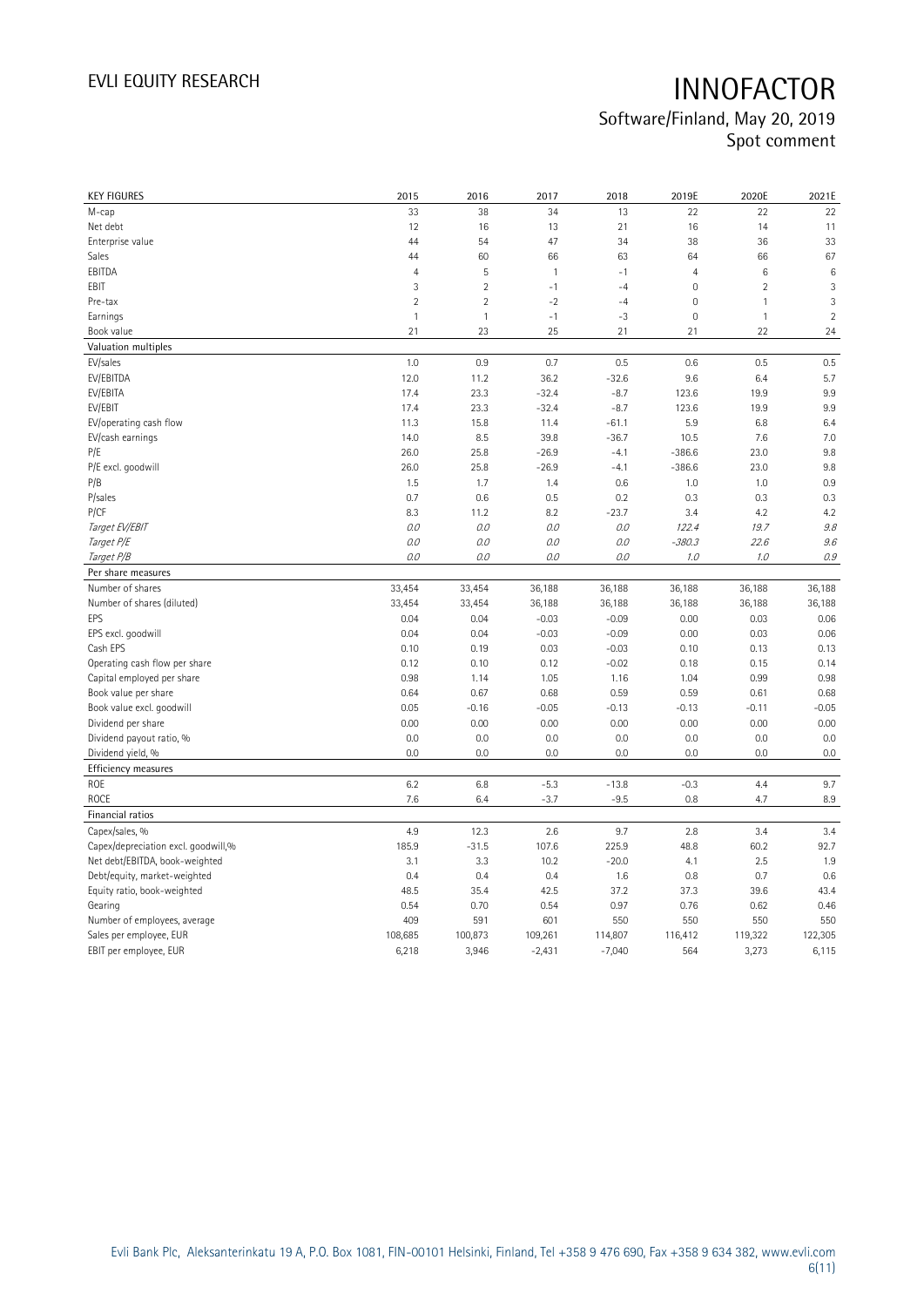## EVLI EQUITY RESEARCH **INNOFACTOR** Software/Finland, May 20, 2019 Spot comment

COMPANY DESCRIPTION: Innofactor provides software products and solutions to commercial, public sector, and membership-based organizations in the Nordic countries. It specializes in Microsoft-based cloud solutions and digital transformation.

### INVESTMENT CASE:

IR:

| <b>OWNERSHIP STRUCTURE</b>                 | SHARES     | <b>EURm</b> | 0/0     |
|--------------------------------------------|------------|-------------|---------|
| Ensio Sami                                 | 7,716,173  | 4.707       | 21.3%   |
| Ilmarinen Mutual Pension Insurance Company | 1,800,000  | 1.098       | $5.0\%$ |
| Tilman Tuomo Tapani                        | 1,465,437  | 0.894       | 4.0%    |
| Svalroma Invest AB                         | 1,357,062  | 0.828       | 3.8%    |
| Linturi Kaija and Risto                    | 1,256,411  | 0.766       | 3.5%    |
| Laiho Rami Tapani                          | 1,255,159  | 0.766       | 3.5%    |
| Ärje Matias Juhanpoika                     | 882,065    | 0.538       | 2.4%    |
| Mäki Antti Jussi                           | 877,192    | 0.535       | 2.4%    |
| Muukkonen Teemu Heikki                     | 522,230    | 0.319       | 1.4%    |
| Ingman Finance Oy Ab                       | 500,000    | 0.305       | 1.4%    |
| Ten largest                                | 17,631,729 | 10.755      | 49%     |
| Residual                                   | 18,556,496 | 11.319      | 51%     |
| Total                                      | 36,188,225 | 22.075      | 100%    |

| <b>EARNINGS CALENDAR</b> |           |
|--------------------------|-----------|
| July 23, 2019            | Q2 report |
| October 29, 2019         | Q3 report |
|                          |           |
|                          |           |
| OTHER EVENTS             |           |
| April 02, 2019           | AGM       |
|                          |           |
| COMPANY MISCELLANEOUS    |           |

CEO: Sami Ensio Casa et al. 2013 et al. 2014 et al. 2014 et al. 2014 et al. 2014 et al. 2014 et al. 2014 et al. 2014 et al. 2014 et al. 2014 et al. 2014 et al. 2014 et al. 2014 et al. 2014 et al. 2014 et al. 2014 et al. 20 CFO: Marko Lehtonen Tel: +358 (0)10 272 9000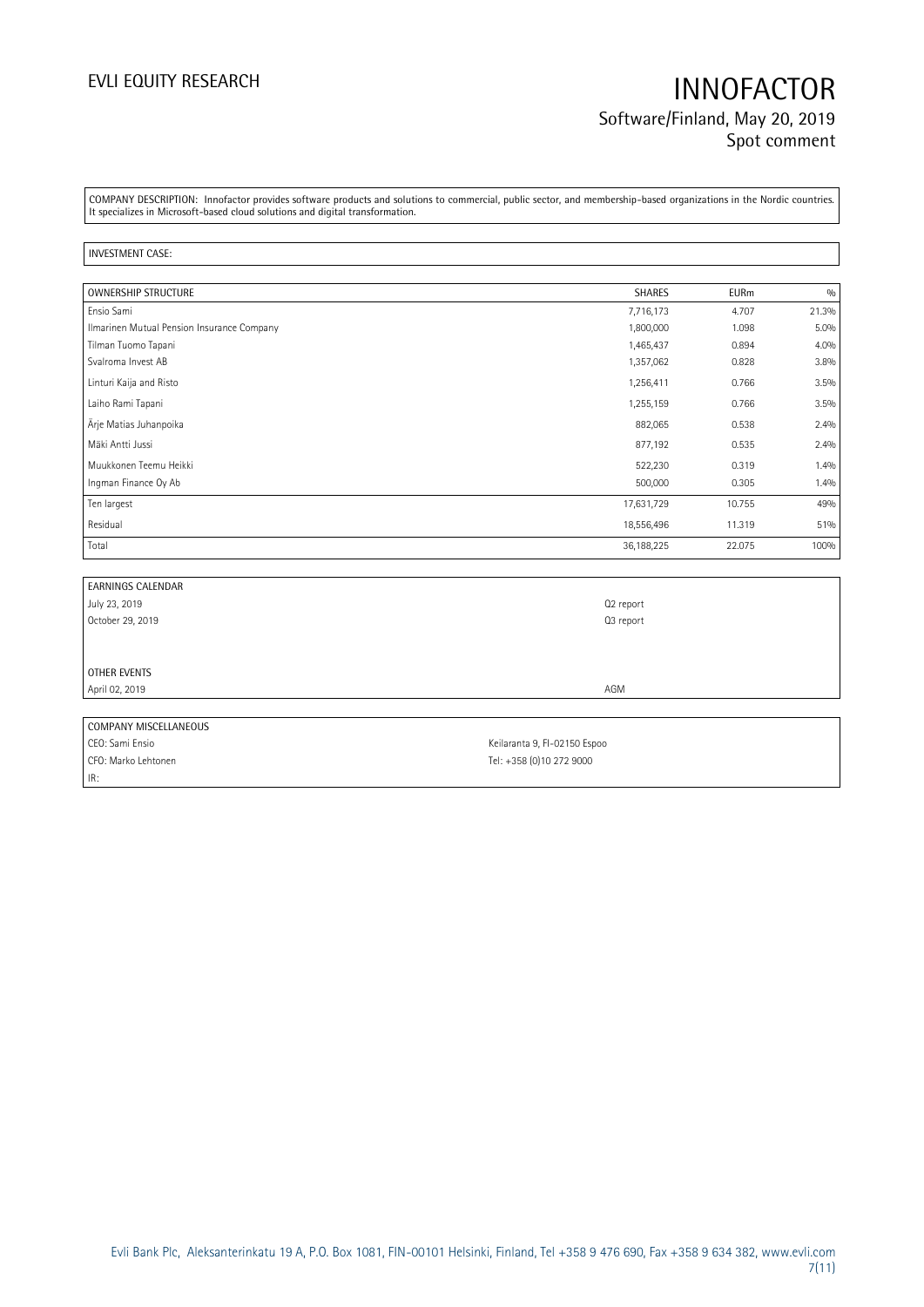Software/Finland, May 20, 2019 Spot comment

### DEFINITIONS

| P/E                                                                              | EPS                                                          |
|----------------------------------------------------------------------------------|--------------------------------------------------------------|
| Price per share                                                                  | Profit before extraordinary items and taxes                  |
|                                                                                  |                                                              |
| Earnings per share                                                               | $-$ income taxes $+$ minority interest                       |
|                                                                                  | Number of shares                                             |
| P/Sales                                                                          | <b>DPS</b>                                                   |
|                                                                                  |                                                              |
| Market cap                                                                       | Dividend for the financial period per share                  |
| <b>Sales</b>                                                                     |                                                              |
| P/BV                                                                             | <b>CEPS</b>                                                  |
| Price per share                                                                  | Gross cash flow from operations                              |
| Shareholders' equity $+$ taxed provisions per share                              | Number of shares                                             |
|                                                                                  |                                                              |
| P/CF                                                                             | EV/Share                                                     |
| Price per share                                                                  | Enterprise value                                             |
| Operating cash flow per share                                                    | Number of shares                                             |
|                                                                                  |                                                              |
| EV (Enterprise value)                                                            | Sales/Share                                                  |
| Market cap + net $debt$ + minority interest at market value                      | Sales                                                        |
|                                                                                  | Number of shares                                             |
| - share of associated companies at market value                                  |                                                              |
| Net debt                                                                         | EBITDA/Share                                                 |
| Interest bearing debt - financial assets                                         | Earnings before interest, tax, depreciation and amortisation |
|                                                                                  | Number of shares                                             |
|                                                                                  |                                                              |
| EV/Sales                                                                         | EBIT/Share                                                   |
| Enterprise value                                                                 | Operating profit                                             |
| Sales                                                                            | Number of shares                                             |
|                                                                                  |                                                              |
| EV/EBITDA                                                                        | EAFI/Share                                                   |
| Enterprise value                                                                 | Pretax profit                                                |
| Earnings before interest, tax, depreciation and amortisation                     | Number of shares                                             |
|                                                                                  |                                                              |
| EV/EBIT                                                                          | Capital employed/Share                                       |
| Enterprise value                                                                 | Total assets - non interest bearing debt                     |
| Operating profit                                                                 | Number of shares                                             |
|                                                                                  |                                                              |
| Div yield, %                                                                     | Total assets                                                 |
| Dividend per share                                                               | <b>Balance sheet total</b>                                   |
| Price per share                                                                  |                                                              |
|                                                                                  |                                                              |
| Payout ratio, %                                                                  | Interest coverage (x)                                        |
| Total dividends                                                                  | Operating profit                                             |
| Earnings before extraordinary items and taxes - income taxes + minority interest | Financial items                                              |
|                                                                                  |                                                              |
| Net cash/Share                                                                   | Asset turnover (x)                                           |
| Financial assets $-$ interest bearing debt                                       | Turnover                                                     |
| Number of shares                                                                 | Balance sheet total (average)                                |
|                                                                                  |                                                              |
| ROA, %                                                                           | Debt/Equity, %                                               |
| Operating profit $+$ financial income $+$ extraordinary items                    | Interest bearing debt                                        |
| Balance sheet total - interest free short term debt                              | Shareholders' equity + minority interest + taxed provisions  |
| - long term advances received and accounts payable (average)                     |                                                              |
|                                                                                  |                                                              |
| ROCE, %                                                                          | Equity ratio, %                                              |
| Profit before extraordinary items + interest expenses + other financial costs    | Shareholders' equity + minority interest + taxed provisions  |
| Balance sheet total - non interest bearing debt (average)                        | Total assets - interest free loans                           |
|                                                                                  |                                                              |
| ROE, %                                                                           | CAGR, %                                                      |
| Profit before extraordinary items and taxes - income taxes                       | Cumulative annual growth rate $=$ Average growth per year    |
| Shareholders' equity + minority interest + taxed provisions (average)            |                                                              |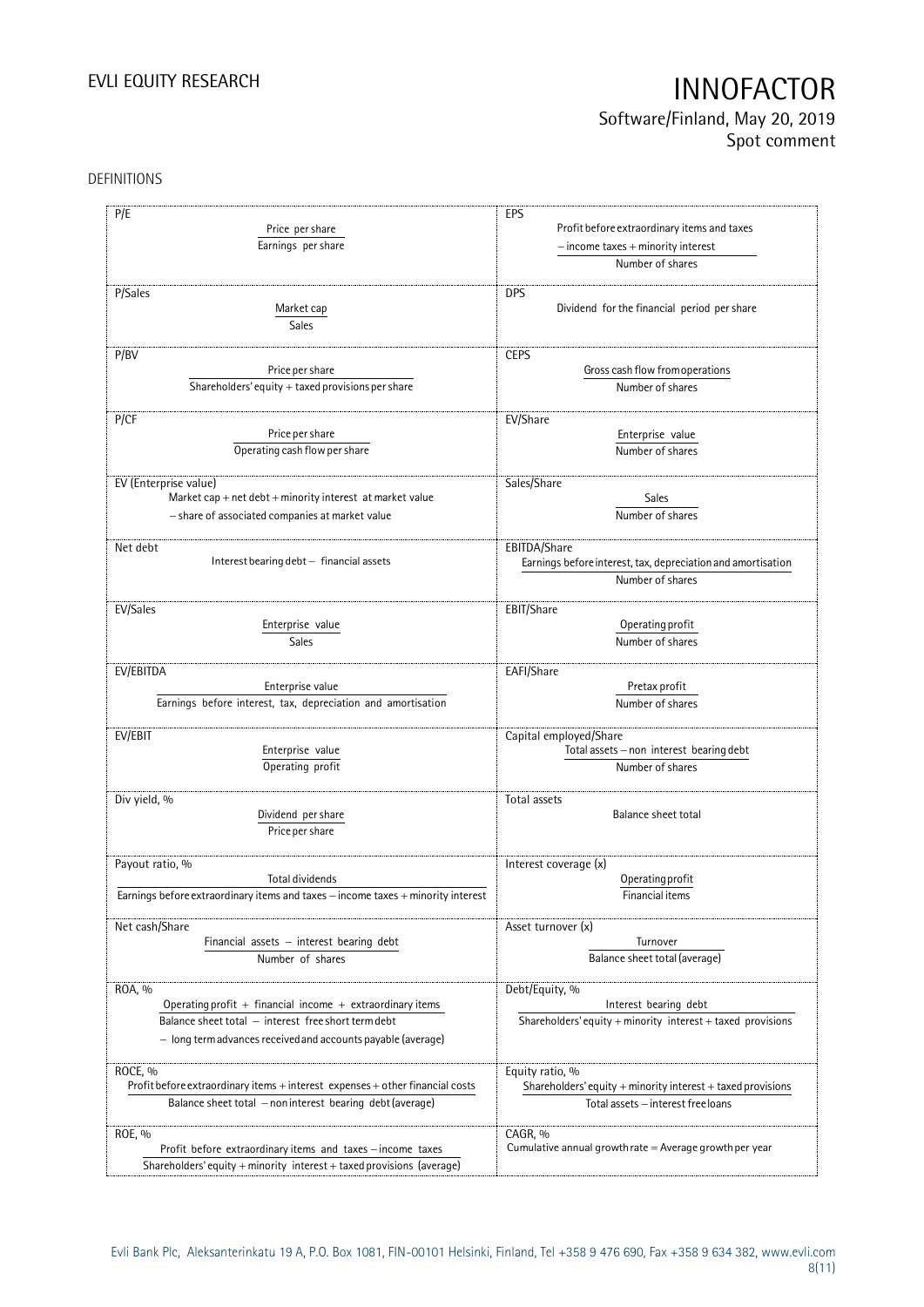Software/Finland, May 20, 2019 Spot comment

### Important Disclosures

Evli Research Partners Plc ("ERP") uses 12-month target prices. Target prices are defined by utilizing analytical techniques based on financial theory including (but not limited to) discounted cash flow analysis and comparative valuation. The selection of valuation methods depends on different circumstances. Target prices may be altered on the basis of new information coming to light in the underlying company or changes in interest rates, changes in foreign exchange rates, other securities prices or market indices or outlook for the aforementioned factors or other factors that may change the conditions of financial markets. Recommendations and changes by analysts are available at https://research.evli.com/JasperAllModels.action?authParam=key;461&authParam=x;G3rNagWrtf7K&tauthType=3 Investment recommendations are defined as follows: Target price compared to share price Recommendation<br>  $\leq -10\%$  SELL  $\langle 5, 10, 10 \rangle$  SELL<br>  $\langle -10, 1, 10 \rangle$   $\langle 6, 10 \rangle$   $\langle 10, 10 \rangle$  $-10 - (+10) \%$  HOL<br>  $> 10 \%$  RIJY  $> 10 \frac{0}{0}$ ERP's investment recommendation of the analyzed company is updated at least 2 timer per year. 60% 53% 50% 39% 40% 30% 20% 8% 10%  $0%$ Sell Hold Buy

The graph above shows the distribution of ERP's recommendations of companies under coverage in 1st of February 2019. If recommendation is not given, it is not mentioned here.

### Name(s) of the analyst(s): Salokivi

This research report has been prepared by Evli Research Partners Plc ("ERP" or "Evli Research"). ERP is a subsidiary of Evli Bank Plc. Production of the investment recommendation has been concluded on 20.5.2019, 8:45. This report has been published on 20.5.2019, 9:00.

None of the analysts contributing to this report, persons under their guardianship or corporations under their control have a position in the shares of the company or related securities.

The date and time for any price of financial instruments mentioned in the recommendation refer to the previous trading day's closing price(s) unless otherwise stated in the report.

Each analyst responsible for the content of this report assures that the expressed views accurately reflect the personal views of each analyst on the covered companies and securities. Each analyst assures that (s)he has not been, nor are or will be, receiving direct or indirect compensation related to the specific recommendations or views contained in this report.

Companies in the Evli Group, affiliates or staff of companies in the Evli Group, may perform services for, solicit business from, hold long or short positions in, or otherwise be interested in the investments (including derivatives) of any company mentioned in the publication or report.

Neither ERP nor any company within the Evli Group have managed or co-managed a public offering of the company's securities during the last 12 months prior to, received compensation for investment banking services from the company during the last 12 months prior to the publication of the research report.

ERP may pursue an assignment from the issuer(s) of the financial instruments mentioned in the recommendation or this report. These assignments may have a limited economic or financial impact on ERP and/or Evli. Under such assignments ERP may perform services including, but not limited to, arranging investor meetings or –events, investor relations communication advisory and production of research material.

ERP has signed an agreement with the issuer of the financial instruments mentioned in the recommendation, which includes production of research reports.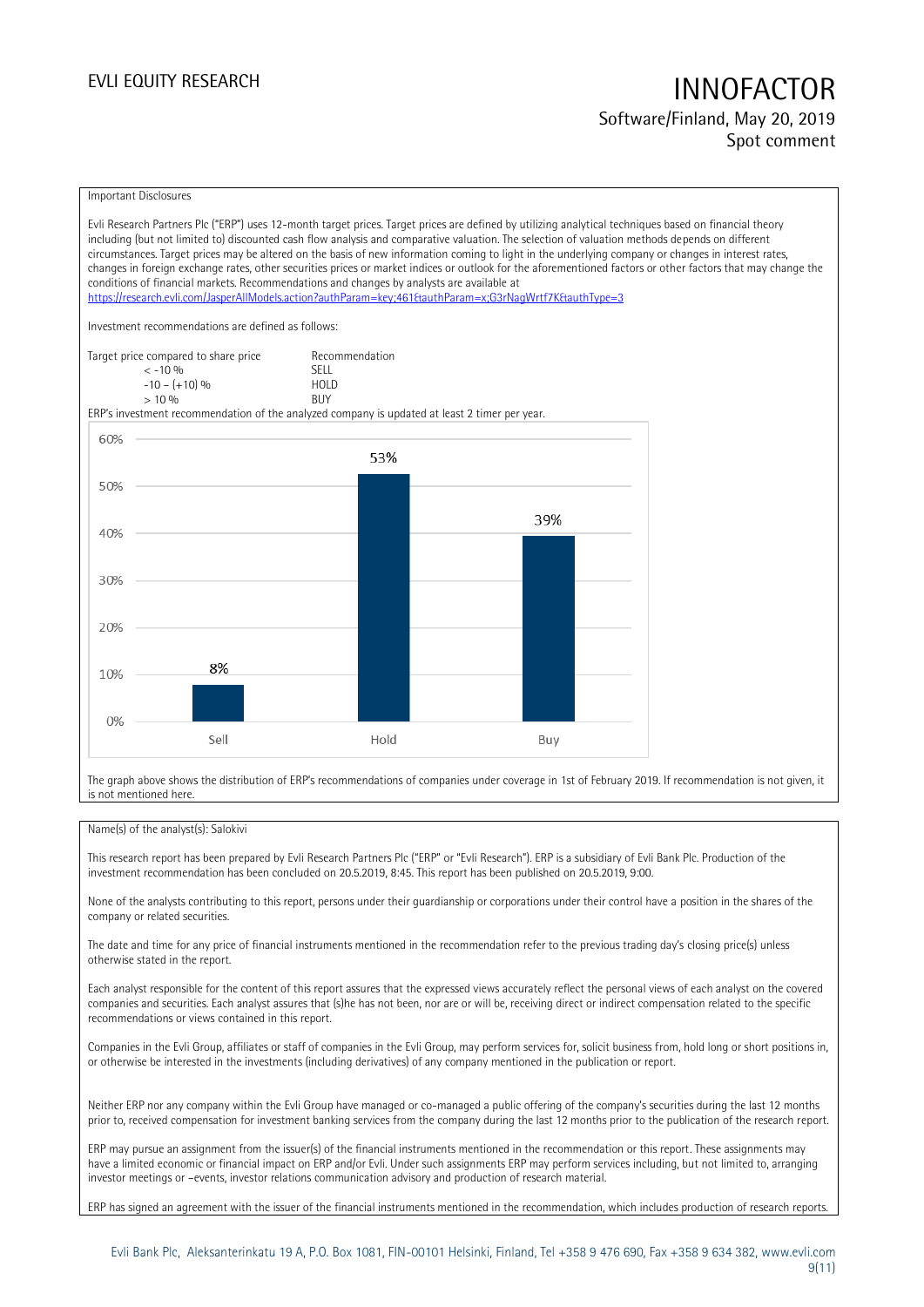## EVLI EQUITY RESEARCH **INNOFACTOR** Software/Finland, May 20, 2019 Spot comment

This assignment has a limited economic and financial impact on ERP and/or Evli. Under the assignment ERP performs services including, but not limited to, arranging investor meetings or –events, investor relations communication advisory and production of research material.

ERP or another company within the Evli Group does not have an agreement with the company to perform market making services.

For the prevention and avoidance of conflicts of interests with respect to this report, there is an information barrier (Chinese wall) between Investment Research and Corporate Finance units concerning unpublished investment banking services to the company. The remuneration of the analyst(s) is not tied directly or indirectly to investment banking transactions performed by Evli Bank Plc or any company within Evli Group.

This report has not been disclosed to the company prior to its dissemination.

This report is provided and intended for informational purposes only and may not be used or considered under any circumstances as an offer to sell or buy any securities or as advice to trade any securities.

This report is based on sources ERP considers to be correct and reliable. The sources include information providers Reuters and Bloomberg, stock-exchange releases from the companies and other company news, Statistics Finland and articles in newspapers and magazines. However, ERP does not guarantee the materialization, correctness, accuracy or completeness of the information, opinions, estimates or forecasts expressed or implied in the report. In addition, circumstantial changes may have an influence on opinions and estimates presented in this report. The opinions and estimates presented are valid at the moment of their publication and they can be changed without a separate announcement. Neither ERP nor any company within the Evli Group are responsible for amending, correcting or updating any information, opinions or estimates contained in this report. Neither ERP nor any company within the Evli Group will compensate any direct or consequential loss caused by or derived from the use of the information represented in this publication.

All information published in this report is for the original recipient's private and internal use only. ERP reserves all rights to the report. No part of this publication may be reproduced or transmitted in any form or by any means, electronic, mechanical, photocopying, recording or otherwise, or stored in any retrieval system of any nature, without the written permission of ERP.

This report or its copy may not be published or distributed in Australia, Canada, Hong Kong, Japan, New Zealand, Singapore or South Africa. The publication or distribution of this report in certain other jurisdictions may also be restricted by law. Persons into whose possession this report comes are required to inform themselves about and to observe any such restrictions.

Evli Bank Plc is not registered as a broker-dealer with the U. S. Securities and Exchange Commission ("SEC"), and it and its analysts are not subject to SEC rules on securities analysts' certification as to the currency of their views reflected in the research report. Evli Bank is not a member of the Financial Industry Regulatory Authority ("FINRA"). It and its securities analysts are not subject to FINRA's rules on Communications with the Public and Research Analysts and Research Reports and the attendant requirements for fairness, balance and disclosure of potential conflicts of interest. This research report is only being offered in U.S. by Auerbach Grayson & Company, LLC (Auerbach Grayson) to Major U.S. Institutional Investors and is not available to, and should not be used by, any U.S. person or entity that is not a Major U.S. Institutional Investor. Auerbach Grayson is a broker-dealer registered with the U.S. Securities and Exchange Commission and is a member of the FINRA. U.S. entities seeking more information about any of the issuers or securities discussed in this report should contact Auerbach Grayson. The securities of non-U.S. issuers may not be registered with or subject to SEC reporting and other requirements.

ERP is not a supervised entity but its parent company Evli Bank Plc is supervised by the Finnish Financial Supervision Authority.